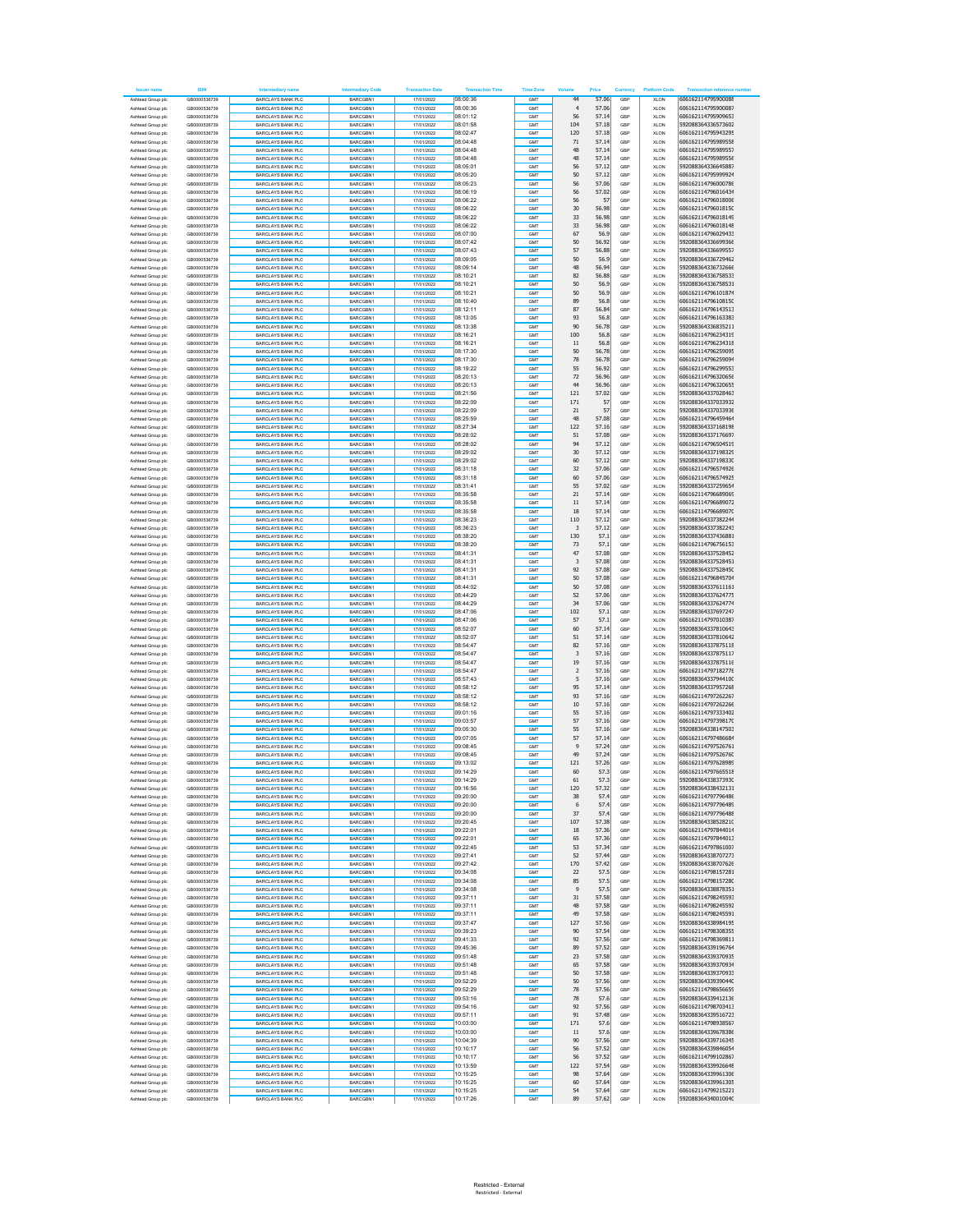| Ashtead Group plc                      | GB0000536739                 | <b>BARCLAYS BANK PLC</b>                             | BARCGBN1                    | 17/01/2022               | 10:19:23             | GMT               | 88             | 57.62          | GBP        | <b>XLON</b>                | 606162114799304484                       |
|----------------------------------------|------------------------------|------------------------------------------------------|-----------------------------|--------------------------|----------------------|-------------------|----------------|----------------|------------|----------------------------|------------------------------------------|
| Ashtead Group plc                      | GB0000536739                 | BARCLAYS BANK PLC                                    | BARCGBN1                    | 17/01/2022               | 10:25:25             | GMT               | 57             | 57.64          | GBP        | <b>XLON</b>                | 606162114799423381                       |
| Ashtead Group plc                      | GB0000536739                 | BARCLAYS BANK PLC                                    | BARCGBN1                    | 17/01/2022               | 10:26:10             | GMT               | 67             | 57.62          | GBP        | XLON                       | 592088364340190025                       |
| Ashtead Group plc                      | GB0000536739                 | <b>BARCLAYS BANK PLC</b>                             | BARCGBN1                    | 17/01/2022               | 10:32:22             | GMT               | 109            | 57.6           | GBP        | XLON                       | 592088364340338558                       |
| Ashtead Group plc                      | GB0000536739                 | <b>BARCLAYS BANK PLC</b>                             | BARCGBN1                    | 17/01/2022               | 10:32:22             | GMT               | 91             | 57.6           | GBP        | <b>XLON</b>                | 592088364340338557                       |
| Ashtead Group plc                      | GB0000536739                 | <b>BARCLAYS BANK PLC</b>                             | <b>BARCGBN1</b>             | 17/01/2022               | 10:32:22             | GMT               | 57             | 57.6           | GBF        | <b>XLON</b>                | 606162114799583579                       |
| Ashtead Group plc                      | GB0000536739<br>GB0000536739 | <b>BARCLAYS BANK PLC</b>                             | BARCGBN1                    | 17/01/2022               | 10:32:22<br>10:34:13 | GMT<br>GMT        | 57<br>90       | 57.6<br>57.56  | GRP<br>GBP | XLON                       | 606162114799583580<br>592088364340383218 |
| Ashtead Group plc<br>Ashtead Group plc | GB0000536739                 | <b>BARCLAYS BANK PLC</b><br><b>BARCLAYS BANK PLC</b> | BARCGBN1<br>BARCGBN1        | 17/01/2022<br>17/01/2022 | 10:35:05             | GMT               | 92             | 57.48          | GBP        | XLON<br>XLON               | 592088364340407908                       |
| Ashtead Group plc                      | GB0000536739                 | <b>BARCLAYS BANK PLC</b>                             | BARCGBN1                    | 17/01/2022               | 10:39:51             | GMT               | 49             | 57.52          | GBP        | <b>XLON</b>                | 606162114799779618                       |
| Ashtead Group plc                      | GB0000536739                 | <b>BARCLAYS BANK PLC</b>                             | BARCGBN1                    | 17/01/2022               | 10:42:40             | GMT               | 53             | 57.58          | GBF        | <b>XLON</b>                | 592088364340615554                       |
| Ashtead Group plc                      | GB0000536739                 | <b>BARCLAYS BANK PLC</b>                             | BARCGBN1                    | 17/01/2022               | 10:44:07             | GMT               | 112            | 57.56          | GBP        | <b>XLON</b>                | 606162114799889588                       |
| Ashtead Group plc                      | GB0000536739                 | <b>BARCLAYS BANK PLC</b>                             | BARCGBN1                    | 17/01/2022               | 10:47:27             | GMT               | 55             | 57.56          | GBF        | XLON                       | 606162114799967789                       |
| Ashtead Group plc                      | GB0000536739                 | <b>BARCLAYS BANK PLC</b>                             | BARCGBN1                    | 17/01/2022               | 10:49:41             | GMT               | 49             | 57.56          | GBP        | <b>XLON</b>                | 606162114800021828                       |
| Ashtead Group plc                      | GB0000536739                 | <b>BARCLAYS BANK PLC</b>                             | BARCGBN1                    | 17/01/2022               | 10:52:00             | GMT               | 57             | 57.6           | GBP        | <b>XLON</b>                | 606162114800071846                       |
| Ashtead Group plc                      | GB0000536739                 | <b>BARCLAYS BANK PLC</b>                             | BARCGBN1                    | 17/01/2022               | 10:52:55             | GMT               | 100            | 57.58          | GBF        | <b>XLON</b>                | 592088364340867193                       |
| Ashtead Group plc                      | GB0000536739                 | <b>BARCLAYS BANK PLC</b>                             | BARCGBN1                    | 17/01/2022               | 10:55:06             | GMT<br>GMT        | 49             | 57.58          | GRP<br>GBP | XLON                       | 592088364340919796                       |
| Ashtead Group plc<br>Ashtead Group plc | GB0000536739<br>GB0000536739 | <b>BARCLAYS BANK PLC</b><br><b>BARCLAYS BANK PLC</b> | BARCGBN1<br>BARCGBN1        | 17/01/2022<br>17/01/2022 | 10:56:46<br>10:59:15 | GMT               | 55<br>81       | 57.6<br>57.62  | GBP        | XLON<br>XLON               | 606162114800186816<br>606162114800233876 |
| Ashtead Group plc                      | GB0000536739                 | <b>BARCLAYS BANK PLC</b>                             | BARCGBN1                    | 17/01/2022               | 10:59:15             | GMT               | 10             | 57.62          | GBP        | <b>XLON</b>                | 606162114800233875                       |
| Ashtead Group plc                      | GB0000536739                 | <b>BARCLAYS BANK PLC</b>                             | <b>BARCGBN1</b>             | 17/01/2022               | 10:59:15             | GMT               | 171            | 57.6           | GBF        | <b>XLON</b>                | 592088364341013078                       |
| Ashtead Group plc                      | GB0000536739                 | <b>BARCLAYS BANK PLC</b>                             | BARCGBN1                    | 17/01/2022               | 10:59:15             | GMT               | 52             | 57.6           | GBP        | <b>XLON</b>                | 606162114800233902                       |
| Ashtead Group plc                      | GB0000536739                 | <b>BARCLAYS BANK PLC</b>                             | BARCGBN1                    | 17/01/2022               | 11:02:07             | GMT               | 87             | 57.58          | GBF        | XLON                       | 592088364341071690                       |
| Ashtead Group plc                      | GB0000536739                 | <b>BARCLAYS BANK PLC</b>                             | BARCGBN1                    | 17/01/2022               | 11:03:22             | GMT               | 84             | 57.52          | GBP        | <b>XLON</b>                | 606162114800312428                       |
| Ashtead Group plc                      | GB0000536739                 | <b>BARCLAYS BANK PLC</b>                             | BARCGBN1                    | 17/01/2022               | 11:04:07             | GMT               | $\overline{4}$ | 57.52          | GBP        | <b>XLON</b>                | 606162114800325523                       |
| Ashtead Group plc                      | GB0000536739                 | <b>BARCLAYS BANK PLC</b>                             | BARCGBN1                    | 17/01/2022               | 11:11:21             | GMT               | 116            | 57.52          | GBF        | <b>XLON</b>                | 606162114800436627                       |
| Ashtead Group plc                      | GB0000536739                 | <b>BARCLAYS BANK PLC</b>                             | BARCGBN1                    | 17/01/2022               | 11:14:49             | GMT               | 116            | 57.52          | GRP        | XLON                       | 606162114800495715                       |
| Ashtead Group plc                      | GB0000536739                 | <b>BARCLAYS BANK PLC</b>                             | BARCGBN1                    | 17/01/2022               | 11:15:32             | GMT               | 55<br>55       | 57.5           | GBP        | XLON                       | 606162114800509621                       |
| Ashtead Group plc                      | GB0000536739<br>GB0000536739 | <b>BARCLAYS BANK PLC</b><br><b>BARCLAYS BANK PLC</b> | BARCGBN1<br>BARCGBN1        | 17/01/2022<br>17/01/2022 | 11:15:32<br>11:15:32 | GMT<br>GMT        | 45             | 57.5<br>57.5   | GBP<br>GBP | XLON<br><b>XLON</b>        | 606162114800509620<br>606162114800509619 |
| Ashtead Group plc<br>Ashtead Group plc | GB0000536739                 | <b>BARCLAYS BANK PLC</b>                             | BARCGBN1                    | 17/01/2022               | 11:15:32             | GMT               | 43             | 57.5           | GBF        | <b>XLON</b>                | 606162114800509618                       |
| Ashtead Group plc                      | GB0000536739                 | <b>BARCLAYS BANK PLC</b>                             | BARCGBN1                    | 17/01/2022               | 11:18:34             | GMT               | 90             | 57.42          | GBP        | <b>XLON</b>                | 606162114800557846                       |
| Ashtead Group plc                      | GB0000536739                 | <b>BARCLAYS BANK PLC</b>                             | BARCGBN1                    | 17/01/2022               | 11:21:25             | GMT               | $21\,$         | 57.38          | GBF        | XLON                       | 592088364341399125                       |
| Ashtead Group plc                      | GB0000536739                 | <b>BARCLAYS BANK PLC</b>                             | BARCGBN1                    | 17/01/2022               | 11:21:25             | GMT               | 69             | 57.38          | GBP        | <b>XLON</b>                | 592088364341399124                       |
| Ashtead Group plc                      | GB0000536739                 | <b>BARCLAYS BANK PLC</b>                             | BARCGBN1                    | 17/01/2022               | 11:26:17             | GMT               | 80             | 57.44          | GBP        | <b>XLON</b>                | 592088364341503905                       |
| Ashtead Group plc                      | GB0000536739                 | <b>BARCLAYS BANK PLC</b>                             | BARCGBN1                    | 17/01/2022               | 11:26:17             | GMT               | $10\,$         | 57.4           | GBF        | <b>XLON</b>                | 592088364341503904                       |
| Ashtead Group plc                      | GB0000536739                 | <b>BARCLAYS BANK PLC</b>                             | BARCGBN1                    | 17/01/2022               | 11:26:17             | GMT               | 54             | 57.44          | GRP        | XLON                       | 606162114800710925                       |
| Ashtead Group plc                      | GB0000536739                 | <b>BARCLAYS BANK PLC</b>                             | BARCGBN1                    | 17/01/2022               | 11:32:34             | GMT               | 40             | 57.48          | GBP        | XLON                       | 606162114800828840                       |
| Ashtead Group plc                      | GB0000536739                 | <b>BARCLAYS BANK PLC</b>                             | BARCGBN1                    | 17/01/2022               | 11:32:34             | GMT               | 72             | 57.48          | GBP        | XLON                       | 606162114800828839                       |
| Ashtead Group plc                      | GB0000536739                 | <b>BARCLAYS BANK PLC</b>                             | BARCGBN1                    | 17/01/2022               | 11:33:46             | GMT               | 150            | 57.46          | GBP        | <b>XLON</b>                | 606162114800851769                       |
| Ashtead Group plc                      | GB0000536739<br>GR0000536739 | <b>BARCLAYS BANK PLC</b><br>BARCLAYS BANK PLC        | <b>BARCGBN1</b><br>BARCGBN1 | 17/01/2022<br>17/01/2022 | 11:35:53<br>11:37:07 | GMT<br>GMT        | 88<br>91       | 57.44<br>57.36 | GBF<br>GBP | <b>XLON</b><br><b>XLON</b> | 606162114800888386<br>606162114800912091 |
| Ashtead Group plc<br>Ashtead Group plc | GB0000536739                 | <b>BARCLAYS BANK PLC</b>                             | BARCGBN1                    | 17/01/2022               | 11:39:53             | GMT               | 86             | 57.34          | GBF        | XLON                       | 606162114800964766                       |
| Ashtead Group plc                      | GB0000536739                 | <b>BARCLAYS BANK PLC</b>                             | BARCGBN1                    | 17/01/2022               | 11:45:24             | GMT               | 49             | 57.26          | GBP        | <b>XLON</b>                | 592088364341859835                       |
| Ashtead Group plc                      | GB0000536739                 | <b>BARCLAYS BANK PLC</b>                             | BARCGBN1                    | 17/01/2022               | 11:45:24             | GMT               | 89             | 57.26          | GBP        | <b>XLON</b>                | 592088364341859834                       |
| Ashtead Group plc                      | GB0000536739                 | <b>BARCLAYS BANK PLC</b>                             | BARCGBN1                    | 17/01/2022               | 11:48:08             | GMT               | 78             | 57.22          | GBF        | <b>XLON</b>                | 606162114801111321                       |
| Ashtead Group plc                      | GB0000536739                 | <b>BARCLAYS BANK PLC</b>                             | BARCGBN1                    | 17/01/2022               | 11:54:32             | GMT               | 60             | 57.28          | GRP        | XLON                       | 606162114801242823                       |
| Ashtead Group plc                      | GB0000536739                 | <b>BARCLAYS BANK PLC</b>                             | BARCGBN1                    | 17/01/2022               | 11:59:24             | GMT               | 171            | 57.36          | GBP        | XLON                       | 592088364342139406                       |
| Ashtead Group plc                      | GB0000536739                 | BARCLAYS BANK PLC                                    | BARCGBN1                    | 17/01/2022               | 11:59:24             | GMT               | 58             | 57.36          | GBP        | XLON                       | 606162114801331355                       |
| Ashtead Group plc                      | GB0000536739                 | <b>BARCLAYS BANK PLC</b>                             | BARCGBN1                    | 17/01/2022               | 11:59:24             | GMT               | 26             | 57.36          | GBP        | <b>XLON</b>                | 592088364342139455                       |
| Ashtead Group plc                      | GB0000536739                 | <b>BARCLAYS BANK PLC</b>                             | BARCGBN1                    | 17/01/2022               | 11:59:24             | GMT               | 72             | 57.36          | GBF        | <b>XLON</b>                | 606162114801331401                       |
| Ashtead Group plc                      | GB0000536739                 | <b>BARCLAYS BANK PLC</b>                             | BARCGBN1                    | 17/01/2022               | 12:07:50             | GMT               | 120            | 57.42          | GBP        | <b>XLON</b>                | 592088364342295878                       |
| Ashtead Group plc                      | GB0000536739                 | <b>BARCLAYS BANK PLC</b>                             | BARCGBN1                    | 17/01/2022               | 12:07:50             | GMT               | 56             | 57.42          | GBP        | XLON                       | 592088364342295877                       |
| Ashtead Group plc                      | GB0000536739                 | <b>BARCLAYS BANK PLC</b>                             | BARCGBN1                    | 17/01/2022               | 12:07:50<br>12:13:56 | GMT<br>GMT        | 139<br>49      | 57.42<br>57.32 | GBP        | <b>XLON</b>                | 606162114801483756<br>592088364342400090 |
| Ashtead Group plc<br>Ashtead Group plc | GB0000536739<br>GB0000536739 | <b>BARCLAYS BANK PLC</b><br><b>BARCLAYS BANK PLC</b> | BARCGBN1<br>BARCGBN1        | 17/01/2022<br>17/01/2022 | 12:13:56             | GMT               | 88             | 57.32          | GBP<br>GBF | <b>XLON</b><br><b>XLON</b> | 606162114801585625                       |
| Ashtead Group plc                      | GB0000536739                 | <b>BARCLAYS BANK PLC</b>                             | BARCGBN1                    | 17/01/2022               | 12:16:10             | GMT               | 87             | 57.32          | GRP        | XLON                       | 606162114801625095                       |
| Ashtead Group plc                      | GB0000536739                 | <b>BARCLAYS BANK PLC</b>                             | BARCGBN1                    | 17/01/2022               | 12:24:27             | GMT               | 52             | 57.3           | GBP        | XLON                       | 592088364342602650                       |
| Ashtead Group plc                      | GB0000536739                 | <b>BARCLAYS BANK PLC</b>                             | BARCGBN1                    | 17/01/2022               | 12:24:27             | GMT               | 9              | 57.3           | GBP        | XLON                       | 606162114801783578                       |
| Ashtead Group plc                      | GB0000536739                 | <b>BARCLAYS BANK PLC</b>                             | BARCGBN1                    | 17/01/2022               | 12:24:27             | GMT               | 89             | 57.3           | GBP        | <b>XLON</b>                | 606162114801783577                       |
| Ashtead Group plc                      | GB0000536739                 | <b>BARCLAYS BANK PLC</b>                             | BARCGBN1                    | 17/01/2022               | 12:24:27             | GMT               | 43             | 57.3           | GBF        | <b>XLON</b>                | 606162114801783579                       |
| Ashtead Group plo                      | GR0000536739                 | <b>BARCLAYS BANK PLC</b>                             | BARCGBN1                    | 17/01/2022               | 12:26:09             | GMT               | 90             | 57.26          | GBP        | <b>XLON</b>                | 606162114801812437                       |
| Ashtead Group plc                      | GB0000536739                 | <b>BARCLAYS BANK PLC</b>                             | BARCGBN1                    | 17/01/2022               | 12:35:36             | GMT               | 91             | 57.22          | GBF        | XLON                       | 606162114801998954                       |
| Ashtead Group plc                      | GB0000536739                 | <b>BARCLAYS BANK PLC</b>                             | BARCGBN1                    | 17/01/2022               | 12:35:36             | GMT               | 18             | 57.22          | GBP        | <b>XLON</b>                | 606162114801998953                       |
| Ashtead Group plc                      | GB0000536739                 | <b>BARCLAYS BANK PLC</b>                             | BARCGBN1                    | 17/01/2022               | 12:36:34             | GMT               | 39             | 57.24          | GBP        | <b>XLON</b>                | 606162114802017664                       |
| Ashtead Group plc                      | GB0000536739                 | <b>BARCLAYS BANK PLC</b>                             | BARCGBN1                    | 17/01/2022               | 12:36:34             | GMT               | 8              | 57.24          | GBF        | <b>XLON</b>                | 606162114802017670                       |
| Ashtead Group plc                      | GB0000536739                 | <b>BARCLAYS BANK PLC</b>                             | BARCGBN1                    | 17/01/2022               | 12:36:34             | GMT               | 67             | 57.24          | GRP        | <b>XLON</b>                | 606162114802017669                       |
| Ashtead Group plc                      | GB0000536739<br>GB0000536739 | <b>BARCLAYS BANK PLC</b><br><b>BARCLAYS BANK PLC</b> | BARCGBN1<br>BARCGBN1        | 17/01/2022               | 12:40:24<br>12:40:24 | GMT<br>GMT        | 94<br>51       | 57.28<br>57.28 | GBP<br>GBP | XLON                       | 606162114802083677<br>606162114802083676 |
| Ashtead Group plc<br>Ashtead Group plc | GB0000536739                 | <b>BARCLAYS BANK PLC</b>                             | BARCGBN1                    | 17/01/2022<br>17/01/2022 | 12:40:24             | GMT               | 15             | 57.28          | GBP        | XLON<br><b>XLON</b>        | 606162114802083675                       |
| Ashtead Group plc                      | GB0000536739                 | <b>BARCLAYS BANK PLC</b>                             | BARCGBN1                    | 17/01/2022               | 12:43:23             | GMT               | 29             | 57.28          | GBF        | <b>XLON</b>                | 606162114802123619                       |
| Ashtead Group plc                      | GB0000536739                 | <b>BARCLAYS BANK PLC</b>                             | BARCGBN1                    | 17/01/2022               | 12:43:23             | GMT               | 60             | 57.28          | GBP        | <b>XLON</b>                | 606162114802123618                       |
| Ashtead Group plc                      | GB0000536739                 | <b>BARCLAYS BANK PLC</b>                             | BARCGBN1                    | 17/01/2022               | 12:45:42             | GMT               | 89             | 57.24          | GBP        | XLON                       | 606162114802159532                       |
| Ashtead Group plc                      | GB0000536739                 | <b>BARCLAYS BANK PLC</b>                             | BARCGBN1                    | 17/01/2022               | 12:56:05             | GMT               | 31             | 57.3           | GBP        | <b>XLON</b>                | 606162114802369820                       |
| Ashtead Group plc                      | GB0000536739                 | <b>BARCLAYS BANK PLC</b>                             | BARCGBN1                    | 17/01/2022               | 12:56:05             | GMT               | 22             | 57.3           | GBP        | <b>XLON</b>                | 606162114802369819                       |
| Ashtead Group plc                      | GB0000536739                 | <b>BARCLAYS BANK PLC</b>                             | BARCGBN1                    | 17/01/2022               | 12:57:51             | GMT               | 50             | 57.28          | GBF        | <b>XLON</b>                | 592088364343234755                       |
| Ashtead Group plc                      | GB0000536739                 | <b>BARCLAYS BANK PLC</b>                             | BARCGBN1                    | 17/01/2022               | 12:59:29             | GMT               | 49             | 57.28          | GRP        | XLON                       | 592088364343266156                       |
| Ashtead Group plc                      | GB0000536739                 | <b>BARCLAYS BANK PLO</b>                             | BARCGBN1                    | 17/01/2022               | 13:00:02             | GMT               | 53             | 57.24          | GBP        | XLON                       | 606162114802441802                       |
| Ashtead Group plc                      | GB0000536739                 | BARCLAYS BANK PLC                                    | BARCGBN1                    | 17/01/2022               | 13:00:02             | GMT               | 119            | 57.24          | GBP        | XLON                       | 606162114802441801                       |
| Ashtead Group plc                      | GB0000536739                 | <b>BARCLAYS BANK PLC</b>                             | BARCGBN1                    | 17/01/2022               | 13:01:05             | GMT               | 11             | 57.22          | GBP        | <b>XLON</b>                | 606162114802463270                       |
| Ashtead Group plc<br>Ashtead Group plc | GB0000536739<br>GB0000536739 | <b>BARCLAYS BANK PLC</b><br><b>BARCLAYS BANK PLC</b> | BARCGBN1<br>BARCGBN1        | 17/01/2022<br>17/01/2022 | 13:03:24<br>13:05:27 | GMT<br>GMT        | 78<br>88       | 57.22<br>57.22 | GBF<br>GBP | <b>XLON</b><br><b>XLON</b> | 606162114802507439<br>606162114802554055 |
|                                        | GR0000536739                 | RCLAYS BANK PL                                       |                             |                          | 13:16:06             |                   | 32             | 57.24          | GBF        | XLON                       | 606162114802780389                       |
| Ashtead Group plo                      | GB0000536739                 | <b>BARCLAYS BANK PLC</b>                             | <b>BARCGRN1</b>             | 17/01/2022               | 13:16:33             | GMT               | 86             | 57.24          | GBP        | <b>XLON</b>                | 606162114802789912                       |
| Ashtead Group plc                      | GB0000536739                 | <b>BARCLAYS BANK PLC</b>                             | BARCGBN1                    | 17/01/2022               | 13:20:04             | GMT               | 171            | 57.36          | GBP        | <b>XLON</b>                | 592088364343695309                       |
| Ashtead Group plc                      | GB0000536739                 | <b>BARCLAYS BANK PLC</b>                             | BARCGBN1                    | 17/01/2022               | 13:20:04             | GMT               | 51             | 57.36          | GBF        | <b>XLON</b>                | 592088364343695308                       |
| Ashtead Group plc                      | GB0000536739                 | <b>BARCLAYS BANK PLC</b>                             | BARCGBN1                    | 17/01/2022               | 13:20:04             | GMT               | 54             | 57.36          | GRP        | XLON                       | 606162114802852591                       |
| Ashtead Group plc                      | GB0000536739                 | <b>BARCLAYS BANK PLC</b>                             | BARCGBN1                    | 17/01/2022               | 13:20:04             | GMT               | 81             | 57.36          | GBP        | XLON                       | 606162114802852590                       |
| Ashtead Group plc                      | GB0000536739                 | <b>BARCLAYS BANK PLC</b>                             | BARCGBN1                    | 17/01/2022<br>17/01/2022 | 13:20:04<br>13:26:12 | GMT               | 9<br>39        | 57.36          | GBP        | XLON                       | 606162114802852595<br>592088364343803064 |
| Ashtead Group plc<br>Ashtead Group plc | GB0000536739<br>GB0000536739 | <b>BARCLAYS BANK PLC</b><br><b>BARCLAYS BANK PLC</b> | BARCGBN1<br>BARCGBN1        | 17/01/2022               | 13:26:12             | GMT<br>GMT        | 70             | 57.32<br>57.32 | GBP<br>GBF | <b>XLON</b><br><b>XLON</b> | 592088364343803063                       |
| Ashtead Group plo                      | GB0000536739                 | <b>BARCLAYS BANK PLC</b>                             | BARCGBN1                    | 17/01/2022               | 13:28:17             | GMT               | 91             | 57.3           | GBP        | <b>XLON</b>                | 592088364343842416                       |
| Ashtead Group plc                      | GB0000536739                 | <b>BARCLAYS BANK PLC</b>                             | BARCGBN1                    | 17/01/2022               | 13:30:06             | GMT               | 90             | 57.28          | GBP        | XLON                       | 606162114803028639                       |
| Ashtead Group plc                      | GB0000536739                 | <b>BARCLAYS BANK PLC</b>                             | BARCGBN1                    | 17/01/2022               | 13:34:46             | GMT               | 22             | 57.28          | GBP        | XLON                       | 606162114803114564                       |
| Ashtead Group plc                      | GB0000536739                 | <b>BARCLAYS BANK PLC</b>                             | BARCGBN1                    | 17/01/2022               | 13:34:46             | GMT               | 33             | 57.28          | GBP        | <b>XLON</b>                | 606162114803114563                       |
| Ashtead Group plc                      | GB0000536739                 | <b>BARCLAYS BANK PLC</b>                             | BARCGBN1                    | 17/01/2022               | 13:38:18             | GMT               | 16             | 57.28          | GBF        | <b>XLON</b>                | 606162114803193110                       |
| Ashtead Group plc                      | GB0000536739                 | <b>BARCLAYS BANK PLC</b>                             | BARCGBN1                    | 17/01/2022               | 13:38:18             | GMT               | 70             | 57.28          | GRP        | XLON                       | 606162114803193109                       |
| Ashtead Group plc                      | GB0000536739                 | <b>BARCLAYS BANK PLC</b>                             | BARCGBN1                    | 17/01/2022               | 13:38:18             | GMT               | 24             | 57.28          | GBP        | XLON                       | 606162114803193117                       |
| Ashtead Group plc                      | GB0000536739                 | <b>BARCLAYS BANK PLC</b>                             | BARCGBN1                    | 17/01/2022               | 13:40:04             | GMT               | 92             | 57.26          | GBP        | XLON                       | 592088364344083998                       |
| Ashtead Group plc                      | GB0000536739                 | <b>BARCLAYS BANK PLC</b>                             | BARCGBN1                    | 17/01/2022               | 13:40:04             | GMT               | 56             | 57.26          | GBP        | <b>XLON</b>                | 592088364344083997                       |
| Ashtead Group plc                      | GB0000536739                 | <b>BARCLAYS BANK PLC</b>                             | BARCGBN1                    | 17/01/2022               | 13:40:04             | GMT<br><b>GMT</b> | 56             | 57.26          | GBF        | <b>XLON</b>                | 606162114803231258                       |
| Ashtead Group plo                      | GB0000536739<br>GB0000536739 | <b>BARCLAYS BANK PLC</b><br>BARCLAYS BANK PLC        | BARCGBN1                    | 17/01/2022<br>17/01/2022 | 13:42:01<br>13:47:55 | GMT               | 90<br>50       | 57.22<br>57.2  | GBP<br>GBP | <b>XLON</b><br>XLON        | 606162114803275145<br>592088364344265264 |
| Ashtead Group plc<br>Ashtead Group plc | GB0000536739                 | <b>BARCLAYS BANK PLC</b>                             | BARCGBN1<br>BARCGBN1        | 17/01/2022               | 13:49:02             | GMT               | 49             | 57.2           | GBP        | XLON                       | 606162114803429129                       |
| Ashtead Group plc                      | GB0000536739                 | <b>BARCLAYS BANK PLC</b>                             | BARCGBN1                    | 17/01/2022               | 13:50:22             | GMT               | 126            | 57.2           | GBP        | <b>XLON</b>                | 592088364344317300                       |
| Ashtead Group plc                      | GB0000536739                 | <b>BARCLAYS BANK PLC</b>                             | BARCGBN1                    | 17/01/2022               | 13:54:27             | GMT               | 52             | 57.26          | GBF        | <b>XLON</b>                | 592088364344418915                       |
| Ashtead Group plc                      | GB0000536739                 | <b>BARCLAYS BANK PLC</b>                             | BARCGBN1                    | 17/01/2022               | 13:54:50             | GMT               | 105            | 57.26          | GRP        | XLON                       | 606162114803568586                       |
| Ashtead Group plc                      | GB0000536739                 | <b>BARCLAYS BANK PLC</b>                             | BARCGBN1                    | 17/01/2022               | 13:57:14             | GMT               | 105            | 57.26          | GBP        | XLON                       | 606162114803627445                       |
| Ashtead Group plc                      | GB0000536739                 | <b>BARCLAYS BANK PLC</b>                             | BARCGBN1                    | 17/01/2022               | 13:58:21             | GMT               | 75             | 57.22          | GBP        | XLON                       | 592088364344515784                       |
| Ashtead Group plc                      | GB0000536739                 | <b>BARCLAYS BANK PLC</b>                             | BARCGBN1                    | 17/01/2022               | 13:58:21             | GMT               | 135            | 57.22          | GBP        | <b>XLON</b>                | 606162114803653497                       |
| Ashtead Group plc                      | GB0000536739                 | <b>BARCLAYS BANK PLC</b>                             | BARCGBN1                    | 17/01/2022               | 14:01:12             | GMT               | 46             | 57.2           | GBF        | <b>XLON</b>                | 592088364344591411                       |
| Ashtead Group plo                      | GB0000536739                 | <b>BARCLAYS BANK PLC</b>                             | BARCGBN1                    | 17/01/2022               | 14:01:12             | GMT               | 43             | 57.2           | GBP        | <b>XLON</b>                | 592088364344591410                       |
| Ashtead Group plc                      | GB0000536739                 | <b>BARCLAYS BANK PLC</b>                             | BARCGBN1                    | 17/01/2022               | 14:05:54             | GMT               | 57             | 57.24          | GBP        | XLON                       | 592088364344714860                       |
| Ashtead Group plc                      | GB0000536739<br>GB0000536739 | <b>BARCLAYS BANK PLC</b><br><b>BARCLAYS BANK PLC</b> | BARCGBN1<br>BARCGBN1        | 17/01/2022<br>17/01/2022 | 14:05:54<br>14:05:54 | GMT<br>GMT        | 57<br>57       | 57.24<br>57.24 | GBP<br>GBP | XLON<br><b>XLON</b>        | 592088364344714859<br>606162114803848399 |
| Ashtead Group plc<br>Ashtead Group plc | GB0000536739                 | <b>BARCLAYS BANK PLC</b>                             | BARCGBN1                    | 17/01/2022               | 14:05:54             | GMT               | 19             | 57.24          | GBF        | <b>XLON</b>                | 606162114803848398                       |
| Ashtead Group plc                      | GB0000536739                 | <b>BARCLAYS BANK PLC</b>                             | BARCGBN1                    | 17/01/2022               | 14:05:54             | GMT               | 49             | 57.24          | GRP        | XLON                       | 606162114803848397                       |
| Ashtead Group plc                      | GB0000536739                 | <b>BARCLAYS BANK PLC</b>                             | BARCGBN1                    | 17/01/2022               | 14:10:18             | <b>GMT</b>        | 55             | 57.24          | GBP        | XLON                       | 592088364344813476                       |
| Ashtead Group plc                      | GB0000536739                 | <b>BARCLAYS BANK PLC</b>                             | BARCGBN1                    | 17/01/2022               | 14:12:59             | GMT               | 36             | 57.28          | GBP        | XLON                       | 592088364344874126                       |
| Ashtead Group plc                      | GB0000536739                 | <b>BARCLAYS BANK PLC</b>                             | BARCGBN1                    | 17/01/2022               | 14:12:59             | GMT               | 43             | 57.28          | GBP        | <b>XLON</b>                | 592088364344874127                       |
| Ashtead Group plc                      | GB0000536739                 | <b>BARCLAYS BANK PLC</b>                             | BARCGBN1                    | 17/01/2022               | 14:13:21             | GMT               | 79             | 57.3           | GBF        | <b>XLON</b>                | 592088364344882416                       |
| Ashtead Group plc                      | GB0000536739                 | <b>BARCLAYS BANK PLC</b>                             | BARCGBN1                    | 17/01/2022               | 14:15:29             | GMT               | 107            | 57.32          | GBP        | XLON                       | 592088364344932409                       |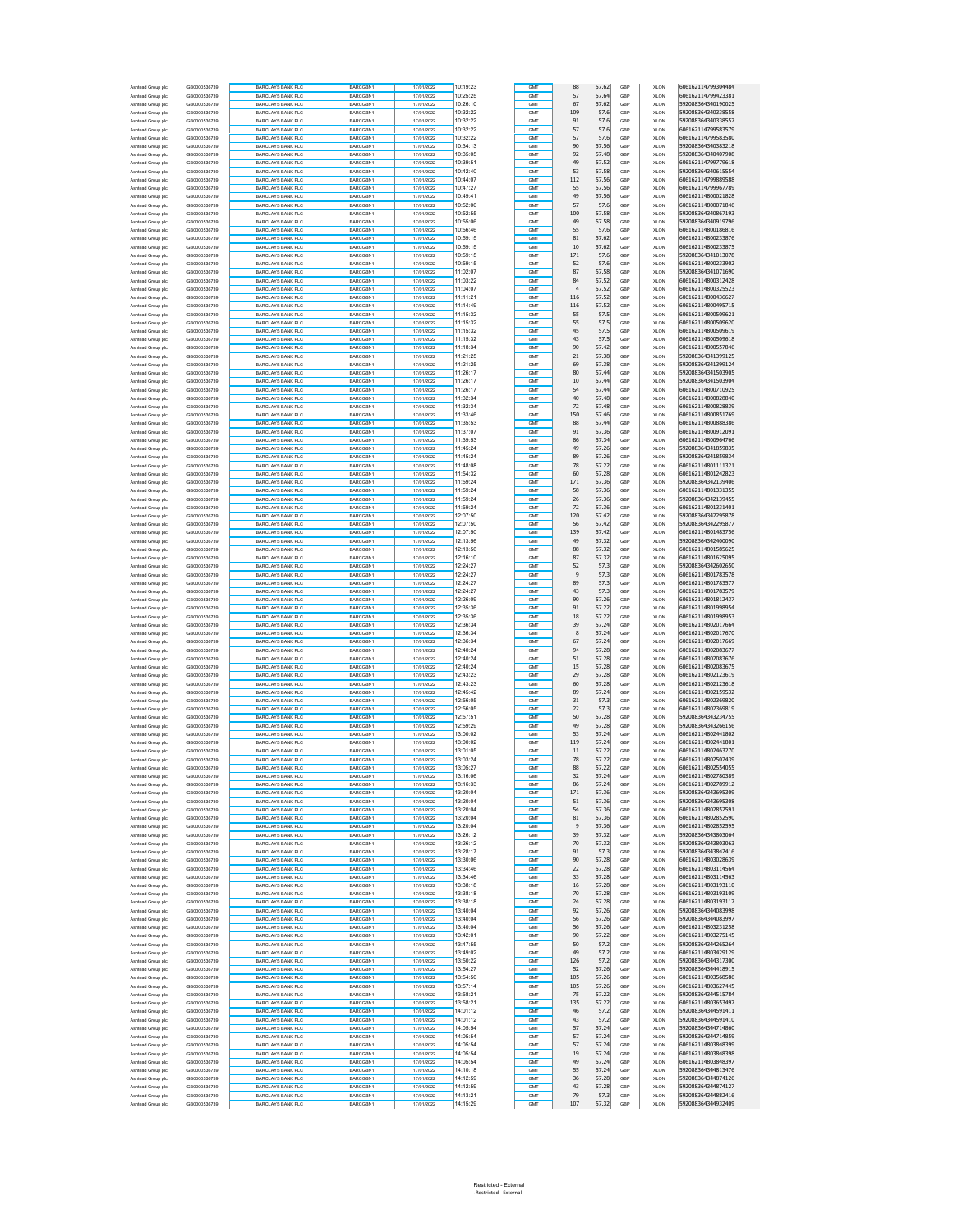| Ashtead Group plo                      | GB0000536739                 | BARCLAYS BANK PLC                                    | BARCGBN1             | 17/01/2022               | 14:15:29             | GMT        | 64                   | 57.32          | GBP        | <b>XLON</b>                | 592088364344932408                       |
|----------------------------------------|------------------------------|------------------------------------------------------|----------------------|--------------------------|----------------------|------------|----------------------|----------------|------------|----------------------------|------------------------------------------|
| Ashtead Group plc                      | GB0000536739                 | <b>BARCLAYS BANK PLC</b>                             | BARCGBN1             | 17/01/2022               | 14:15:29             | GMT        | 49                   | 57.32          | GBP        | <b>XLON</b>                | 606162114804061367                       |
| Ashtead Group plc                      | GB0000536739                 | <b>BARCLAYS BANK PLC</b>                             | BARCGBN1             | 17/01/2022               | 14:15:29             | GMT        | $\sqrt{2}$           | 57.32          | GBP        | <b>XLON</b>                | 606162114804061370                       |
| Ashtead Group plc                      | GB0000536739                 | <b>BARCLAYS BANK PLC</b>                             | BARCGBN1             | 17/01/2022               | 14:16:04             | GMT        | 88                   | 57.3           | GBP        | <b>XLON</b>                | 592088364344945849                       |
| Ashtead Group plc                      | GB0000536739                 | <b>BARCLAYS BANK PLC</b>                             | BARCGBN1             | 17/01/2022               | 14:20:06             | GMT        | 48                   | 57.26          | GBP        | XLON                       | 592088364345064284                       |
| Ashtead Group plc                      | GB0000536739                 | BARCLAYS BANK PLC                                    | BARCGBN1             | 17/01/2022               | 14:20:06             | GMT        | 88                   | 57.26          | GBP        | XLON                       | 606162114804184863                       |
| Ashtead Group plc                      | GB0000536739                 | <b>BARCLAYS BANK PLC</b>                             | BARCGBN1             | 17/01/2022               | 14:23:51             | GMT        | 107                  | 57.24          | GBP        | <b>XLON</b>                | 592088364345158090                       |
| Ashtead Group plc                      | GB0000536739<br>GB0000536739 | <b>BARCLAYS BANK PLC</b><br><b>BARCLAYS BANK PLC</b> | BARCGBN1<br>BARCGBN1 | 17/01/2022<br>17/01/2022 | 14:23:51<br>14:23:51 | GMT<br>GMT | 55<br>55             | 57.24<br>57.24 | GBP<br>GBP | <b>XLON</b><br><b>XLON</b> | 592088364345158089<br>592088364345158087 |
| Ashtead Group plc<br>Ashtead Group plc | GB0000536739                 | <b>BARCLAYS BANK PLC</b>                             | BARCGBN1             | 17/01/2022               | 14:23:51             | GMT        | 98                   | 57.24          | GBP        | <b>XLON</b>                | 606162114804276438                       |
| Ashtead Group plc                      | GB0000536739                 | BARCLAYS BANK PLC                                    | BARCGBN1             | 17/01/2022               | 14:26:12             | GMT        | 97                   | 57.18          | GBP        | <b>XLON</b>                | 606162114804339433                       |
| Ashtead Group plc                      | GB0000536739                 | <b>BARCLAYS BANK PLC</b>                             | BARCGBN1             | 17/01/2022               | 14:28:01             | GMT        | 51                   | 57.22          | GBP        | <b>XLON</b>                | 592088364345272307                       |
| Ashtead Group plc                      | GB0000536739                 | <b>BARCLAYS BANK PLC</b>                             | BARCGBN1             | 17/01/2022               | 14:28:12             | GMT        | 61                   | 57.2           | GBF        | <b>XLON</b>                | 592088364345277112                       |
| Ashtead Group plc                      | GB0000536739                 | <b>BARCLAYS BANK PLC</b>                             | BARCGBN1             | 17/01/2022               | 14:28:12             | GMT        | 50                   | 57.2           | GBP        | <b>XLON</b>                | 592088364345277111                       |
| Ashtead Group plc                      | GB0000536739                 | <b>BARCLAYS BANK PLC</b>                             | BARCGBN1             | 17/01/2022               | 14:28:12             | GMT        | $\overline{1}$       | 57.2           | GBP        | <b>XLON</b>                | 592088364345277110                       |
| Ashtead Group plc                      | GB0000536739                 | BARCLAYS BANK PLC                                    | BARCGBN1             | 17/01/2022               | 14:30:12             | GMT        | 50                   | 57.18          | GBP        | XLON                       | 592088364345333585                       |
| Ashtead Group plc                      | GB0000536739                 | <b>BARCLAYS BANK PLC</b>                             | BARCGBN1             | 17/01/2022               | 14:30:12             | GMT        | 94                   | 57.18          | GBP        | <b>XLON</b>                | 592088364345333584                       |
| Ashtead Group plc                      | GB0000536739                 | <b>BARCLAYS BANK PLC</b>                             | BARCGBN1             | 17/01/2022               | 14:31:32             | GMT        | 94                   | 57.18          | GBP        | <b>XLON</b>                | 592088364345374990                       |
| Ashtead Group plc                      | GB0000536739                 | <b>BARCLAYS BANK PLC</b>                             | BARCGBN1             | 17/01/2022               | 14:31:32             | GMT        | 51                   | 57.18          | GBP        | <b>XLON</b>                | 606162114804487404                       |
| Ashtead Group plc                      | GB0000536739                 | <b>BARCLAYS BANK PLC</b>                             | BARCGBN1             | 17/01/2022               | 14:32:53             | GMT        | 57                   | 57.12          | GBP        | <b>XLON</b>                | 606162114804524613                       |
| Ashtead Group plc                      | GB0000536739                 | BARCLAYS BANK PLC                                    | BARCGBN1             | 17/01/2022               | 14:32:53             | GMT        | 91                   | 57.12          | GBP        | <b>XLON</b>                | 606162114804524611                       |
| Ashtead Group plc<br>Ashtead Group plc | GB0000536739<br>GB0000536739 | <b>BARCLAYS BANK PLC</b><br><b>BARCLAYS BANK PLC</b> | BARCGBN1<br>BARCGBN1 | 17/01/2022<br>17/01/2022 | 14:35:31<br>14:36:02 | GMT<br>GMT | 125<br>55            | 57.2<br>57.18  | GBP<br>GBF | <b>XLON</b><br><b>XLON</b> | 606162114804597617<br>592088364345504951 |
| Ashtead Group plc                      | GB0000536739                 | <b>BARCLAYS BANK PLC</b>                             | BARCGBN1             | 17/01/2022               | 14:36:02             | GMT        | 132                  | 57.18          | GBP        | <b>XLON</b>                | 606162114804613214                       |
| Ashtead Group plc                      | GB0000536739                 | <b>BARCLAYS BANK PLC</b>                             | BARCGBN1             | 17/01/2022               | 14:38:27             | GMT        | 99                   | 57.24          | GBP        | <b>XLON</b>                | 592088364345581389                       |
| Ashtead Group plc                      | GB0000536739                 | BARCLAYS BANK PLC                                    | BARCGBN1             | 17/01/2022               | 14:39:35             | GMT        | 28                   | 57.24          | GBP        | XLON                       | 592088364345614082                       |
| Ashtead Group plc                      | GB0000536739                 | <b>BARCLAYS BANK PLC</b>                             | BARCGBN1             | 17/01/2022               | 14:39:35             | GMT        | 70                   | 57.24          | GBP        | <b>XLON</b>                | 592088364345614081                       |
| Ashtead Group plc                      | GB0000536739                 | <b>BARCLAYS BANK PLC</b>                             | BARCGBN1             | 17/01/2022               | 14:39:51             | GMT        | 55                   | 57.22          | GBP        | <b>XLON</b>                | 592088364345621123                       |
| Ashtead Group plc                      | GB0000536739                 | <b>BARCLAYS BANK PLC</b>                             | BARCGBN1             | 17/01/2022               | 14:39:51             | GMT        | 105                  | 57.22          | GBP        | <b>XLON</b>                | 606162114804726718                       |
| Ashtead Group plc                      | GB0000536739                 | <b>BARCLAYS BANK PLC</b>                             | BARCGBN1             | 17/01/2022               | 14:39:51             | GMT        | 55                   | 57.22          | GBP        | <b>XLON</b>                | 606162114804726716                       |
| Ashtead Group plc                      | GB0000536739                 | BARCLAYS BANK PLC                                    | BARCGBN1             | 17/01/2022               | 14:43:02             | GMT        | 111                  | 57.26          | GBP        | <b>XLON</b>                | 592088364345712948                       |
| Ashtead Group plc                      | GB0000536739                 | <b>BARCLAYS BANK PLC</b>                             | BARCGBN1             | 17/01/2022               | 14:44:20             | GMT        | $\overline{4}$       | 57.26          | GBP        | <b>XLON</b>                | 606162114804856482                       |
| Ashtead Group plc                      | GB0000536739                 | <b>BARCLAYS BANK PLC</b>                             | BARCGBN1             | 17/01/2022               | 14:44:20             | GMT        | 108                  | 57.26          | GBF        | <b>XLON</b>                | 606162114804856481                       |
| Ashtead Group plc                      | GB0000536739                 | <b>BARCLAYS BANK PLC</b>                             | BARCGBN1             | 17/01/2022               | 14:44:21             | GMT        | 88                   | 57.24          | GBP        | <b>XLON</b>                | 592088364345753999                       |
| Ashtead Group plc                      | GB0000536739                 | <b>BARCLAYS BANK PLC</b>                             | BARCGBN1             | 17/01/2022               | 14:44:21             | GMT        | 57                   | 57.24          | GBP        | <b>XLON</b>                | 606162114804856585<br>606162114804856584 |
| Ashtead Group plc<br>Ashtead Group plc | GB0000536739<br>GB0000536739 | <b>BARCLAYS BANK PLC</b><br><b>BARCLAYS BANK PLC</b> | BARCGBN1<br>BARCGBN1 | 17/01/2022<br>17/01/2022 | 14:44:21<br>14:47:46 | GMT<br>GMT | 57<br>55             | 57.24<br>57.24 | GBP<br>GBP | XLON<br><b>XLON</b>        | 606162114804947101                       |
| Ashtead Group plc                      | GB0000536739                 | <b>BARCLAYS BANK PLC</b>                             | BARCGBN1             | 17/01/2022               | 14:47:48             | GMT        | 64                   | 57.24          | GBP        | <b>XLON</b>                | 606162114804948089                       |
| Ashtead Group plc                      | GB0000536739                 | <b>BARCLAYS BANK PLC</b>                             | BARCGBN1             | 17/01/2022               | 14:48:17             | GMT        | 52                   | 57.22          | GBP        | <b>XLON</b>                | 592088364345862976                       |
| Ashtead Group plc                      | GR0000536739                 | <b>BARCLAYS BANK PLC</b>                             | BARCGBN1             | 17/01/2022               | 14:48:17             | GMT        | 52                   | 57.22          | GBP        | <b>XLON</b>                | 592088364345862975                       |
| Ashtead Group plc                      | GB0000536739                 | BARCLAYS BANK PLC                                    | BARCGBN1             | 17/01/2022               | 14:48:17             | GMT        | 91                   | 57.22          | GBP        | <b>XLON</b>                | 606162114804963024                       |
| Ashtead Group plc                      | GB0000536739                 | <b>BARCLAYS BANK PLC</b>                             | BARCGBN1             | 17/01/2022               | 14:50:01             | GMT        | 90                   | 57.2           | GBP        | <b>XLON</b>                | 606162114805010765                       |
| Ashtead Group plc                      | GB0000536739                 | <b>BARCLAYS BANK PLC</b>                             | BARCGBN1             | 17/01/2022               | 14:51:17             | GMT        | 38                   | 57.22          | GBF        | <b>XLON</b>                | 592088364345952347                       |
| Ashtead Group plc                      | GB0000536739                 | <b>BARCLAYS BANK PLC</b>                             | BARCGBN1             | 17/01/2022               | 14:51:17             | GMT        | 15                   | 57.22          | GBP        | <b>XLON</b>                | 592088364345952346                       |
| Ashtead Group plc                      | GB0000536739                 | <b>BARCLAYS BANK PLC</b>                             | BARCGBN1             | 17/01/2022               | 14:53:00             | GMT        | 149                  | 57.24          | GBP        | <b>XLON</b>                | 592088364346004759                       |
| Ashtead Group plc                      | GB0000536739                 | BARCLAYS BANK PLC                                    | BARCGBN1             | 17/01/2022               | 14:53:00             | GMT        | 51                   | 57.24          | GBP        | XLON                       | 592088364346004758                       |
| Ashtead Group plc                      | GB0000536739                 | <b>BARCLAYS BANK PLC</b>                             | BARCGBN1             | 17/01/2022               | 14:54:25             | GMT        | 89                   | 57.26          | GBP        | <b>XLON</b>                | 606162114805146591                       |
| Ashtead Group plc                      | GB0000536739                 | <b>BARCLAYS BANK PLC</b>                             | BARCGBN1             | 17/01/2022               | 14:56:04             | GMT        | 55                   | 57.26          | GBP        | <b>XLON</b>                | 606162114805195099                       |
| Ashtead Group plc                      | GB0000536739<br>GR0000536739 | <b>BARCLAYS BANK PLC</b>                             | BARCGBN1             | 17/01/2022               | 14:56:13<br>14:57:41 | GMT        | 53                   | 57.26          | GBP        | <b>XLON</b>                | 592088364346105749                       |
| Ashtead Group plc<br>Ashtead Group plc | GB0000536739                 | <b>BARCLAYS BANK PLC</b><br>BARCLAYS BANK PLC        | BARCGBN1<br>BARCGBN1 | 17/01/2022<br>17/01/2022 | 14:57:41             | GMT<br>GMT | 49<br>79             | 57.26<br>57.26 | GBP<br>GBP | <b>XLON</b><br><b>XLON</b> | 592088364346148673<br>592088364346148674 |
| Ashtead Group plc                      | GB0000536739                 | <b>BARCLAYS BANK PLC</b>                             | BARCGBN1             | 17/01/2022               | 14:58:49             | GMT        | 49                   | 57.26          | GBP        | <b>XLON</b>                | 606162114805271599                       |
| Ashtead Group plc                      | GB0000536739                 | <b>BARCLAYS BANK PLC</b>                             | BARCGBN1             | 17/01/2022               | 15:00:15             | GMT        | 54                   | 57.3           | GBF        | <b>XLON</b>                | 592088364346221675                       |
| Ashtead Group plc                      | GB0000536739                 | <b>BARCLAYS BANK PLC</b>                             | BARCGBN1             | 17/01/2022               | 15:00:15             | GMT        | 54                   | 57.3           | GBP        | <b>XLON</b>                | 592088364346221674                       |
| Ashtead Group plc                      | GB0000536739                 | <b>BARCLAYS BANK PLC</b>                             | BARCGBN1             | 17/01/2022               | 15:00:15             | GMT        | 62                   | 57.3           | GBP        | <b>XLON</b>                | 606162114805314092                       |
| Ashtead Group plc                      | GB0000536739                 | <b>BARCLAYS BANK PLC</b>                             | BARCGBN1             | 17/01/2022               | 15:00:15             | GMT        | 70                   | 57.3           | GBP        | XLON                       | 606162114805314091                       |
| Ashtead Group plc                      | GB0000536739                 | <b>BARCLAYS BANK PLC</b>                             | BARCGBN1             | 17/01/2022               | 15:01:58             | GMT        | 33                   | 57.3           | GBP        | <b>XLON</b>                | 606162114805352565                       |
| Ashtead Group plc                      | GB0000536739                 | <b>BARCLAYS BANK PLC</b>                             | BARCGBN1             | 17/01/2022               | 15:01:58             | GMT        | 70                   | 57.3           | GBP        | <b>XLON</b>                | 606162114805352564                       |
| Ashtead Group plc                      | GB0000536739                 | <b>BARCLAYS BANK PLC</b>                             | BARCGBN1             | 17/01/2022               | 15:01:58             | GMT        | $\overline{2}$       | 57.3           | GBP        | <b>XLON</b>                | 606162114805352563                       |
| Ashtead Group plc                      | GB0000536739                 | <b>BARCLAYS BANK PLC</b>                             | BARCGBN1             | 17/01/2022               | 15:02:42             | GMT        | $\,1\,$              | 57.28          | GBP        | <b>XLON</b>                | 592088364346278711                       |
| Ashtead Group plc                      | GB0000536739                 | BARCLAYS BANK PLC                                    | BARCGBN1             | 17/01/2022               | 15:02:42             | GMT        | 20                   | 57.28          | GBP        | <b>XLON</b>                | 592088364346278893                       |
| Ashtead Group plc                      | GB0000536739                 | <b>BARCLAYS BANK PLC</b>                             | BARCGBN1             | 17/01/2022               | 15:02:42             | GMT        | 107                  | 57.28          | GBP        | <b>XLON</b>                | 592088364346278892                       |
| Ashtead Group plc                      | GB0000536739<br>GB0000536739 | <b>BARCLAYS BANK PLC</b><br><b>BARCLAYS BANK PLC</b> | BARCGBN1<br>BARCGBN1 | 17/01/2022<br>17/01/2022 | 15:04:02<br>15:05:18 | GMT<br>GMT | 52<br>43             | 57.3<br>57.28  | GBF<br>GBP | <b>XLON</b><br><b>XLON</b> | 606162114805399801<br>606162114805433333 |
| Ashtead Group plc<br>Ashtead Group plc | GB0000536739                 | <b>BARCLAYS BANK PLC</b>                             | BARCGBN1             | 17/01/2022               | 15:05:18             | GMT        | 70                   | 57.28          | GBP        | <b>XLON</b>                | 606162114805433332                       |
| Ashtead Group plc                      | GB0000536739                 | BARCLAYS BANK PLC                                    | BARCGBN1             | 17/01/2022               | 15:07:57             | GMT        | 50                   | 57.3           | GBP        | XLON                       | 606162114805508470                       |
| Ashtead Group plc                      | GB0000536739                 | <b>BARCLAYS BANK PLC</b>                             | BARCGBN1             | 17/01/2022               | 15:08:10             | GMT        | 37                   | 57.3           | GBP        | <b>XLON</b>                | 592088364346427807                       |
| Ashtead Group plc                      | GB0000536739                 | <b>BARCLAYS BANK PLC</b>                             | BARCGBN1             | 17/01/2022               | 15:08:10             | GMT        | 44                   | 57.3           | GBP        | <b>XLON</b>                | 592088364346427806                       |
| Ashtead Group plc                      | GB0000536739                 | <b>BARCLAYS BANK PLC</b>                             | BARCGBN1             | 17/01/2022               | 15:08:10             | GMT        | 171                  | 57.3           | GBP        | <b>XLON</b>                | 592088364346427805                       |
| Ashtead Group plc                      | GB0000536739                 | <b>BARCLAYS BANK PLC</b>                             | BARCGBN1             | 17/01/2022               | 15:08:10             | GMT        | 52                   | 57.3           | GBP        | <b>XLON</b>                | 606162114805514836                       |
| Ashtead Group plc                      | GB0000536739                 | <b>BARCLAYS BANK PLC</b>                             | BARCGBN1             | 17/01/2022               | 15:08:10             | GMT        | 5                    | 57.3           | GBP        | <b>XLON</b>                | 606162114805514843                       |
| Ashtead Group plc                      | GB0000536739                 | <b>BARCLAYS BANK PLC</b>                             | BARCGBN1             | 17/01/2022               | 15:08:10             | GMT        | 6                    | 57.3           | GBP        | <b>XLON</b>                | 606162114805514845                       |
| Ashtead Group plc                      | GB0000536739                 | <b>BARCLAYS BANK PLC</b>                             | BARCGBN1             | 17/01/2022               | 15:11:10             | GMT        | 50                   | 57.32          | GBF        | <b>XLON</b>                | 592088364346519480                       |
| Ashtead Group plc                      | GB0000536739                 | <b>BARCLAYS BANK PLC</b>                             | BARCGBN1             | 17/01/2022               | 15:11:10             | GMT        | 40                   | 57.32          | GBP        | <b>XLON</b>                | 592088364346519524                       |
| Ashtead Group plc                      | GB0000536739                 | <b>BARCLAYS BANK PLC</b>                             | BARCGBN1             | 17/01/2022               | 15:11:10             | GMT        | 70                   | 57.32          | GBP        | <b>XLON</b>                | 592088364346519523                       |
| Ashtead Group plc                      | GB0000536739                 | <b>BARCLAYS BANK PLC</b>                             | BARCGBN1             | 17/01/2022               | 15:11:10             | GMT        | 26                   | 57.32          | GBP        | XLON                       | 592088364346519899                       |
| Ashtead Group plc<br>Ashtead Group plc | GB0000536739<br>GB0000536739 | <b>BARCLAYS BANK PLC</b><br><b>BARCLAYS BANK PLC</b> | BARCGBN1<br>BARCGBN1 | 17/01/2022<br>17/01/2022 | 15:11:10<br>15:11:10 | GMT<br>GMT | 32<br>$\overline{4}$ | 57.32<br>57.32 | GBP<br>GBP | <b>XLON</b><br><b>XLON</b> | 592088364346519898<br>592088364346519897 |
| Ashtead Group plc                      | GB0000536739                 | <b>BARCLAYS BANK PLC</b>                             | BARCGBN1             | 17/01/2022               | 15:13:28             | GMT        | $\overline{7}$       | 57.3           | GBP        | <b>XLON</b>                | 592088364346587343                       |
| Ashtead Group plc                      | GB0000536739                 | <b>BARCLAYS BANK PLC</b>                             | BARCGBN1             | 17/01/2022               | 15:13:28             | GMT        | 57                   | 57.3           | GBF        | <b>XLON</b>                | 592088364346587342                       |
| Ashtead Group plc                      | GB0000536739                 | <b>BARCLAYS BANK PLC</b>                             | BARCGBN1             | 17/01/2022               | 15:13:28             | GMT        | 53                   | 57.3           | GBP        | <b>XLON</b>                | 592088364346587351                       |
| Ashtead Group plc                      | GB0000536739                 | <b>BARCLAYS BANK PLC</b>                             | BARCGBN1             | 17/01/2022               | 15:13:28             | <b>GMT</b> | 48                   | 57.3           | GBP        | <b>XLON</b>                | 606162114805670550                       |
| Ashtead Group plc                      | GB0000536739                 | BARCLAYS BANK PLO                                    | BARCGBN1             | 7/01/2022                | 15:16:28             |            | 49                   | 57.32          | GBP        | <b>XLON</b>                | 606162114805755090                       |
| Ashtead Group plc                      | GB0000536739                 | <b>BARCLAYS BANK PLC</b>                             | BARCGBN1             | 17/01/2022               | 15:17:00             | GMT        | 43                   | 57.32          | GBP        | <b>XLON</b>                | 592088364346688696                       |
| Ashtead Group plc                      | GB0000536739                 | <b>BARCLAYS BANK PLC</b>                             | BARCGBN1             | 17/01/2022               | 15:17:00             | <b>GMT</b> | 5                    | 57.32          | GBP        | XLON                       | 592088364346688718                       |
| Ashtead Group plc                      | GB0000536739                 | <b>BARCLAYS BANK PLC</b>                             | BARCGBN1             | 17/01/2022               | 15:18:22             | <b>GMT</b> | 113                  | 57.32          | GBP        | XLON                       | 606162114805804747                       |
| Ashtead Group plc                      | GB0000536739                 | BARCLAYS BANK PLC                                    | BARCGBN1             | 17/01/2022               | 15:18:22             | GMT        | 58                   | 57.32          | GBP        | <b>XLON</b>                | 606162114805804746                       |
| Ashtead Group plc                      | GB0000536739                 | <b>BARCLAYS BANK PLC</b>                             | BARCGBN1             | 17/01/2022<br>17/01/2022 | 15:18:22             | GMT        | 51                   | 57.32          | GBP        | <b>XLON</b>                | 606162114805804745                       |
| Ashtead Group plc                      | GB0000536739<br>GB0000536739 | <b>BARCLAYS BANK PLC</b><br><b>BARCLAYS BANK PLC</b> | BARCGBN1<br>BARCGBN1 | 17/01/2022               | 15:18:22<br>15:19:39 | GMT<br>GMT | 39<br>91             | 57.32<br>57.3  | GBP<br>GBP | <b>XLON</b>                | 592088364346724833<br>606162114805842671 |
| Ashtead Group plc<br>Ashtead Group plc | GR0000536739                 | <b>BARCLAYS BANK PLC</b>                             | BARCGBN1             | 17/01/2022               | 15:22:45             | GMT        | 49                   | 57.3           | GBP        | XLON<br>XLON               | 592088364346854705                       |
| Ashtead Group plc                      | GB0000536739                 | BARCLAYS BANK PLC                                    | BARCGBN1             | 17/01/2022               | 15:22:45             | GMT        | 15                   | 57.3           | GBP        | <b>XLON</b>                | 592088364346854704                       |
| Ashtead Group plc                      | GB0000536739                 | <b>BARCLAYS BANK PLC</b>                             | BARCGBN1             | 17/01/2022               | 15:22:45             | GMT        | 16                   | 57.3           | GBP        | <b>XLON</b>                | 592088364346854703                       |
| Ashtead Group plc                      | GB0000536739                 | <b>BARCLAYS BANK PLC</b>                             | BARCGBN1             | 17/01/2022               | 15:22:45             | GMT        | 31                   | 57.3           | GBP        | <b>XLON</b>                | 592088364346854702                       |
| Ashtead Group plc                      | GB0000536739                 | <b>BARCLAYS BANK PLC</b>                             | BARCGBN1             | 17/01/2022               | 15:24:47             | GMT        | 59                   | 57.3           | GBP        | XLON                       | 592088364346908967                       |
| Ashtead Group plc                      | GB0000536739                 | BARCLAYS BANK PLC                                    | BARCGBN1             | 17/01/2022               | 15:24:47             | GMT        | 162                  | 57.3           | GBP        | XLON                       | 606162114805983877                       |
| Ashtead Group plc                      | GB0000536739                 | BARCLAYS BANK PLC                                    | BARCGBN1             | 17/01/2022               | 15:24:47             | GMT        | 53                   | 57.3           | GBP        | <b>XLON</b>                | 606162114805983874                       |
| Ashtead Group plc                      | GB0000536739                 | <b>BARCLAYS BANK PLC</b>                             | BARCGBN1             | 17/01/2022               | 15:27:25             | GMT        | 52                   | 57.3           | GBP        | <b>XLON</b>                | 592088364346982845                       |
| Ashtead Group plc                      | GB0000536739                 | <b>BARCLAYS BANK PLC</b>                             | BARCGBN1             | 17/01/2022               | 15:30:00             | GMT        | 97                   | 57.32          | GBP        | <b>XLON</b>                | 592088364347060210                       |
| Ashtead Group plc                      | GB0000536739<br>GR0000536739 | <b>BARCLAYS BANK PLC</b><br><b>BARCLAYS BANK PLC</b> | BARCGBN1<br>BARCGBN1 | 17/01/2022               | 15:30:00<br>15:30:00 | GMT<br>GMT | 62<br>156            | 57.32<br>57.32 | GBP<br>GBP | XLON<br>XLON               | 592088364347060209<br>606162114806131568 |
| Ashtead Group plc<br>Ashtead Group plc | GB0000536739                 | <b>BARCLAYS BANK PLC</b>                             | BARCGBN1             | 17/01/2022<br>17/01/2022 | 15:30:00             | GMT        | 56                   | 57.32          | GBP        | <b>XLON</b>                | 606162114806131567                       |
| Ashtead Group plc                      | GB0000536739                 | <b>BARCLAYS BANK PLC</b>                             | BARCGBN1             | 17/01/2022               | 15:31:31             | GMT        | 93                   | 57.28          | GBP        | <b>XLON</b>                | 592088364347112245                       |
| Ashtead Group plc                      | GB0000536739                 | <b>BARCLAYS BANK PLC</b>                             | BARCGBN1             | 17/01/2022               | 15:33:55             | GMT        | 44                   | 57.28          | GBP        | <b>XLON</b>                | 606162114806262940                       |
| Ashtead Group plc                      | GB0000536739                 | BARCLAYS BANK PLC                                    | BARCGBN1             | 17/01/2022               | 15:34:02             | GMT        | $\,$ 6               | 57.28          | GBP        | XLON                       | 606162114806266400                       |
| Ashtead Group plc                      | GB0000536739                 | BARCLAYS BANK PLC                                    | BARCGBN1             | 17/01/2022               | 15:34:30             | GMT        | 100                  | 57.28          | GBP        | XLON                       | 592088364347212749                       |
| Ashtead Group plc                      | GB0000536739                 | <b>BARCLAYS BANK PLC</b>                             | BARCGBN1             | 17/01/2022               | 15:34:30             | GMT        | $\overline{2}$       | 57.28          | GBP        | <b>XLON</b>                | 592088364347212758                       |
| Ashtead Group plc                      | GB0000536739                 | <b>BARCLAYS BANK PLC</b>                             | BARCGBN1             | 17/01/2022               | 15:34:30             | GMT        | 30                   | 57.28          | GBP        | <b>XLON</b>                | 592088364347212759                       |
| Ashtead Group plc                      | GB0000536739                 | <b>BARCLAYS BANK PLC</b>                             | BARCGBN1             | 17/01/2022               | 15:35:57             | GMT        | 133                  | 57.26          | GBP        | <b>XLON</b>                | 606162114806320462                       |
| Ashtead Group plc                      | GB0000536739                 | <b>BARCLAYS BANK PLC</b>                             | BARCGBN1             | 17/01/2022               | 15:35:57             | GMT        | 50                   | 57.26          | GBP        | XLON                       | 606162114806320461                       |
| Ashtead Group plc                      | GB0000536739                 | <b>BARCLAYS BANK PLC</b>                             | BARCGBN1             | 17/01/2022               | 15:36:55             | <b>GMT</b> | 94                   | 57.24          | GBP        | XLON                       | 606162114806353586                       |
| Ashtead Group plc                      | GB0000536739                 | <b>BARCLAYS BANK PLC</b>                             | BARCGBN1             | 17/01/2022               | 15:39:01             | GMT        | 104                  | 57.22          | GBP        | <b>XLON</b>                | 592088364347347394                       |
| Ashtead Group plc<br>Ashtead Group plc | GB0000536739<br>GB0000536739 | <b>BARCLAYS BANK PLC</b><br><b>BARCLAYS BANK PLC</b> | BARCGBN1<br>BARCGBN1 | 17/01/2022<br>17/01/2022 | 15:39:01<br>15:39:34 | GMT<br>GMT | 51<br>90             | 57.22<br>57.2  | GBP<br>GBP | <b>XLON</b><br><b>XLON</b> | 606162114806412098<br>606162114806427536 |
| Ashtead Group plc                      | GB0000536739                 | <b>BARCLAYS BANK PLC</b>                             | BARCGBN1             | 17/01/2022               | 15:42:52             | GMT        | 55                   | 57.3           | GBP        | XLON                       | 592088364347456233                       |
| Ashtead Group plc                      | GB0000536739                 | BARCLAYS BANK PLC                                    | BARCGBN1             | 17/01/2022               | 15:42:52             | GMT        | 51                   | 57.3           | GBP        | XLON                       | 606162114806518287                       |
| Ashtead Group plc                      | GB0000536739                 | <b>BARCLAYS BANK PLC</b>                             | BARCGBN1             | 17/01/2022               | 15:42:52             | GMT        | 113                  | 57.3           | GBP        | <b>XLON</b>                | 606162114806518286                       |
| Ashtead Group plc                      | GB0000536739                 | <b>BARCLAYS BANK PLC</b>                             | BARCGBN1             | 17/01/2022               | 15:44:15             | GMT        | 53                   | 57.28          | GBP        | <b>XLON</b>                | 592088364347494421                       |
| Ashtead Group plc                      | GB0000536739                 | <b>BARCLAYS BANK PLC</b>                             | BARCGBN1             | 17/01/2022               | 15:44:15             | GMT        | 90                   | 57.28          | GBP        | <b>XLON</b>                | 592088364347494420                       |
| Ashtead Group plc                      | GB0000536739                 | <b>BARCLAYS BANK PLC</b>                             | BARCGBN1             | 17/01/2022               | 15:47:22             | GMT        | 57                   | 57.28          | GBP        | XLON                       | 592088364347603025                       |
| Ashtead Group plo                      | GB0000536739                 | <b>BARCLAYS BANK PLC</b>                             | BARCGBN1             | 17/01/2022               | 15:47:22             | <b>GMT</b> | 171                  | 57.28          | GBP        | <b>XLON</b>                | 592088364347603024                       |
| Ashtead Group plc                      | GB0000536739                 | <b>BARCLAYS BANK PLC</b>                             | BARCGBN1             | 17/01/2022               | 15:48:19             | <b>GMT</b> | 74                   | 57.3           | GBP        | <b>XLON</b>                | 606162114806695297                       |